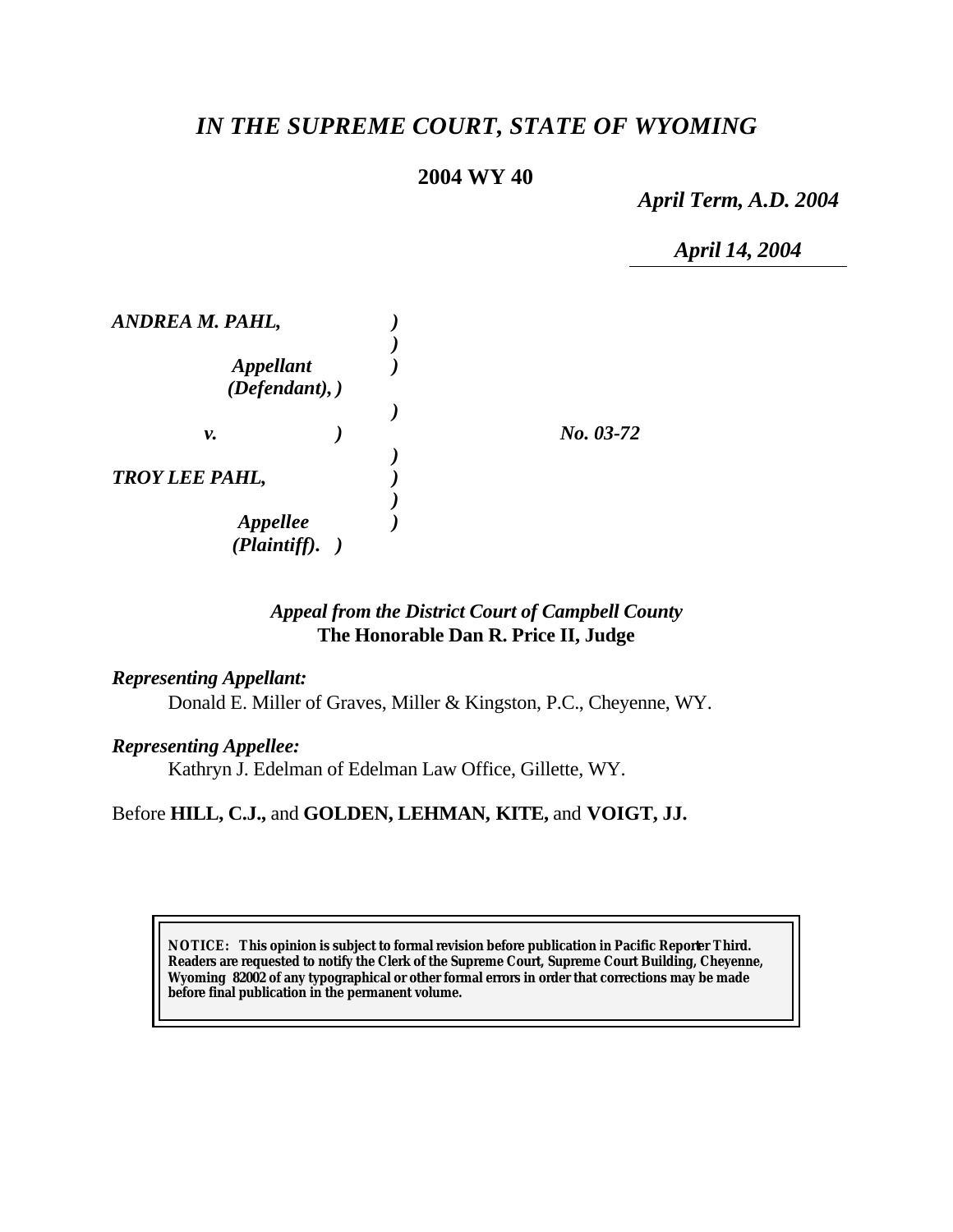#### **LEHMAN, Justice.**

[¶1] Andrea M. Pahl (Mother) appeals the district court's decision to award primary custody of the parties' child to Troy M. Pahl (Father). Mother contends the district court failed to consider that she was the primary caregiver when making its custody determination and thus abused its discretion. Mother further asserts the district court relied exclusively on the fact that she planned to take the child to Germany when it decided to award primary custody to Father. Finding no abuse of discretion, we affirm.

### *ISSUE*

[¶2] Mother presents the following issue on appeal:

Did the trial court err as a matter of law when the court denied the "primary care giver" custody based solely on the fact that the "primary care giver" intended to return to her homeland in Germany?

Father rephrases the issue as:

l

Was the district court's award of custody to the father a reasonable choice under the circumstances, giving paramount consideration to the welfare and needs of the child and due consideration to the mother's primary caretaker role?

### *FACTS*

[¶3] The parties were married while Father was stationed in Germany as a member of the United States  $Army$ <sup>1</sup>. The couple moved from Germany to Fort Polk, Louisiana and then eventually to Wright, Wyoming in February of 1999. Father is a United States citizen, and Mother is a citizen of Germany. In September of 2000, the parties' only child was born. The child has both German and U.S. citizenship.

[¶4] Prior to the child's birth both parties worked full time, but after the birth Mother stayed home to care for the child. Later, Mother took a part-time job. At some point in time, Mother became unhappy living in Wright and sought to move. The parties discussed moving to other towns around northeast Wyoming or perhaps Denver, Colorado, but the parties could not reach an agreement on the subject. Eventually, in February of 2002, Mother stated that

 $1$  Father testified that the parties were married on August 12, 1998, and Mother testified that they were married on August 16, 1997. In any event, the parties agree that they were married while Father was stationed in Germany.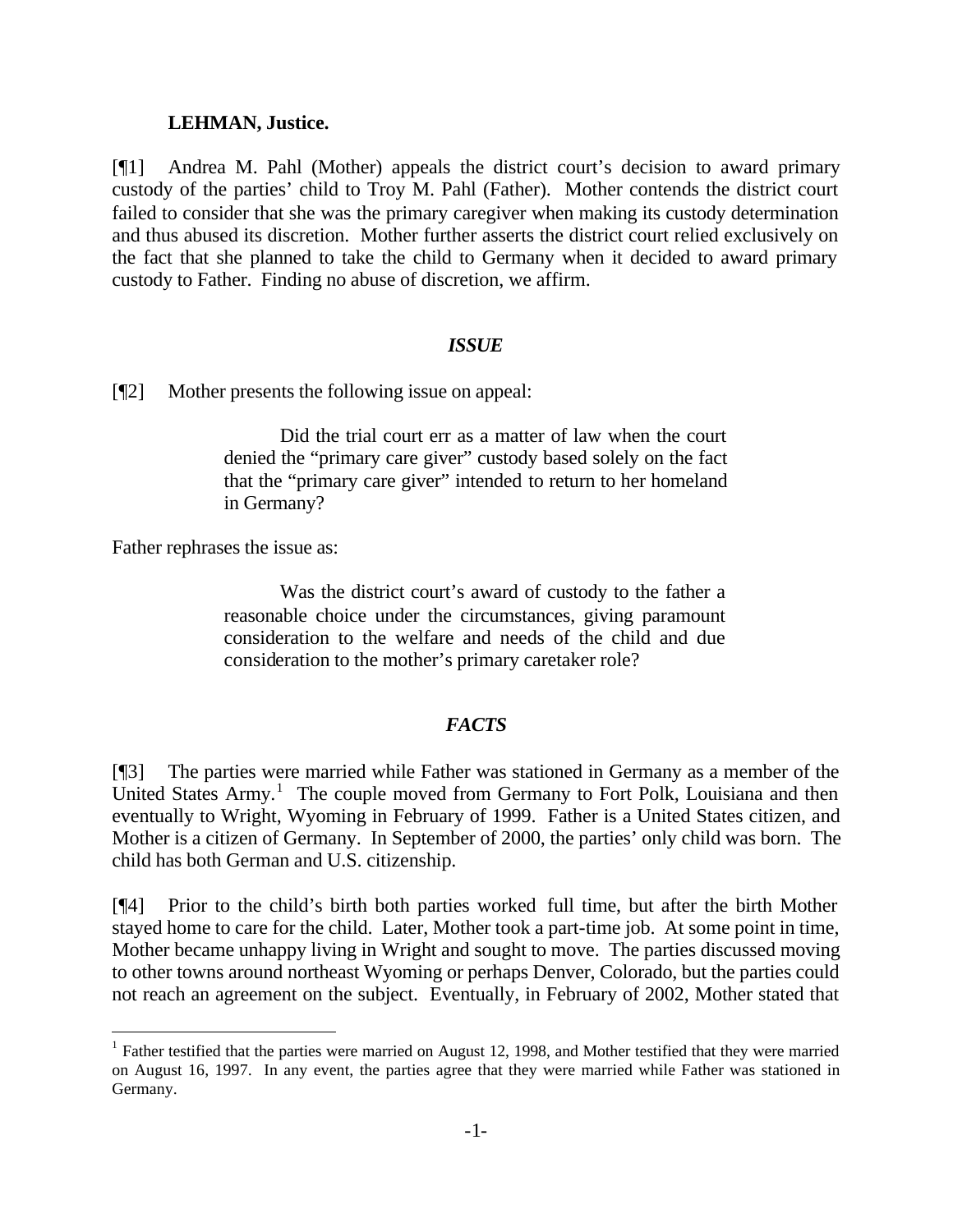she wanted to remain married but that she wanted to return to Germany with the child. This arrangement was unacceptable to Father, and he filed for divorce. After Father filed the complaint, the parties continued to live in the marital home with relatively few problems. The parties additionally shared time with the child in a fairly cooperative manner.

[¶5] The parties proceeded to a bench trial on November 18, 2002. Each party testified and briefly presented witnesses and other evidence. The evidence mostly pertained to the parties' past interaction with the child and their current ability to care for the child.<sup>2</sup> On December 16, 2002, the district court notified the parties of its ruling by way of a decision letter and asked the Father's attorney to prepare a decree based on that letter. The decree was filed on January 23, 2003, and, in conformance with the decision letter, granted primary custody of the parties' child to Father. Mother appeals.

#### *STANDARD OF REVIEW*

[¶6] We have addressed the standard of review in cases such as this numerous times.

Custody, visitation, child support, and alimony are all committed to the sound discretion of the district court. *Scherer v. Scherer*, 931 P.2d 251, 253-54 (Wyo. 1997); *Triggs v. Triggs*, 920 P.2d 653, 657 (Wyo. 1996); *Basolo v. Basolo*, 907 P.2d 348, 352 (Wyo. 1995). It has been our consistent principle that in custody matters, the welfare and needs of the children are to be given paramount consideration. *Scherer*, 931 P.2d at 254; *Rowan v. Rowan*, 786 P.2d 886, 890 (Wyo. 1990); *see also Gurney v. Gurney*, 899 P.2d 52, 55 (Wyo. 1995) and *Fink v. Fink*, 685 P.2d 34, 36 (Wyo. 1984). The determination of the best interests of the child is a question for the trier of fact. "We do not overturn the decision of the trial court unless we are persuaded of an abuse of discretion or the presence of a violation of some legal principle." *Fink*, 685 P.2d at 36.

A court does not abuse its discretion unless it acts in a manner which exceeds the bounds of reason under the circumstances. *Pinther v. Pinther*, 888 P.2d 1250, 1252 (Wyo. 1995) (*quoting Dowdy v. Dowdy*, 864 P.2d 439, 440 (Wyo. 1993)). Our review entails evaluation of the sufficiency of the evidence to support the district court's decision, and we afford the prevailing party every favorable inference while omitting any consideration of evidence presented by the unsuccessful party. *Triggs*, 920 P.2d at 657; *Cranston v. Cranston*, 879 P.2d

<sup>&</sup>lt;sup>2</sup> A more specific discussion of this evidence will be set out in the body of the opinion.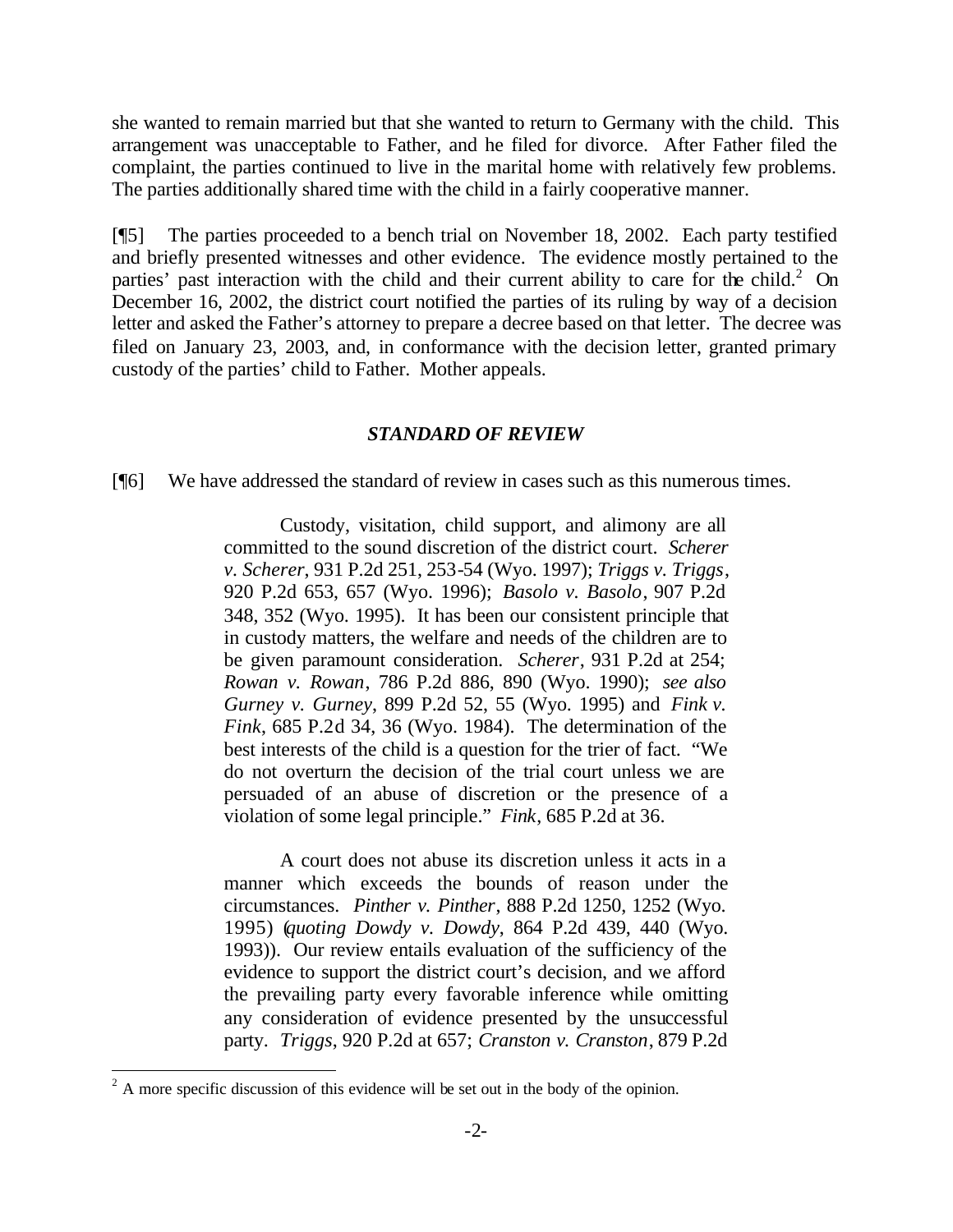345, 351 (Wyo. 1994). Findings of fact not supported by the evidence, contrary to the evidence, or against the great weight of the evidence cannot be sustained. *Jones v. Jones*, 858 P.2d 289, 291 (Wyo. 1993). Similarly, an abuse of discretion is present "'when a material factor deserving significant weight is ignored.'" *Triggs*, 920 P.2d at 657 (*quoting Vanasse v. Ramsay,* 847 P.2d 993, 996 (Wyo. 1993)).

*Reavis v. Reavis*, 955 P.2d 428, 431 (Wyo. 1998).

[¶7] We have additionally explained that "[j]udicial discretion is a composite of many things, among which are conclusions drawn from objective criteria; it means a sound judgment exercised with regard to what is right under the circumstances and without doing so arbitrarily or capriciously." *Ekberg v. Sharp*, 2003 WY 123, ¶9, 76 P.3d 1250, ¶9 (Wyo. 2003) (quoting *Vaughn v. State*, 962 P.2d 149, 151 (Wyo. 1998)); see also *Stonham v. Widiastuti*, 2003 WY 157 ¶11, 79 P.3d 1188, ¶11 (Wyo. 2003).

#### *DISCUSSION*

[¶8] Mother claims that the district court abused its discretion by failing to consider that she was the child's primary caregiver, a material factor deserving significant weight. Mother asserts that instead the district court inappropriately based its decision entirely on her intent to return to Germany. Father, on the other hand, contends that in addition to considering the mandatory factors, the court did consider that Mother was the primary caregiver for the child. Father asserts that other factors weighed in his favor and thus the district court did not abuse its discretion. We agree with Father.

[¶9] We begin by once again noting that the district court's responsibility for fashioning family relationships through custody determinations encompasses one of the most difficult and demanding tasks assigned to a trial judge. *Reavis*, 955 P.2d at 431. "This life-altering decision is perhaps most exacting in cases such as this, where it is apparent that both parents love their children and are fit and competent to have custody." *Id*. Beyond the emotional and family turmoil that attends custody disputes, adding to the district court's difficulty is that every case involving custody issues presents a different situation and set of facts. Consequently, there are no bright line rules to easily apply when making a custody decision. Instead, every case requires a careful weighing of the relevant factors. *Id*. The district court must look to the unique family relationships of each case in order to reach a resolution that is in the best interests of the children in that particular family. *Id*.; *see also Martin v. Martin*, 798 P.2d 321, 322 (Wyo. 1990); *Pace v. Pace*, 2001 WY 43 ¶11, 22 P.3d 861, 865 (Wyo. 2001); *Stonham*, ¶13. The law, recognizing the different intricacies and circumstances of each case, affords the district court wide discretion when fashioning custody and visitation provisions. *Reavis*, 955 P.2d at 431.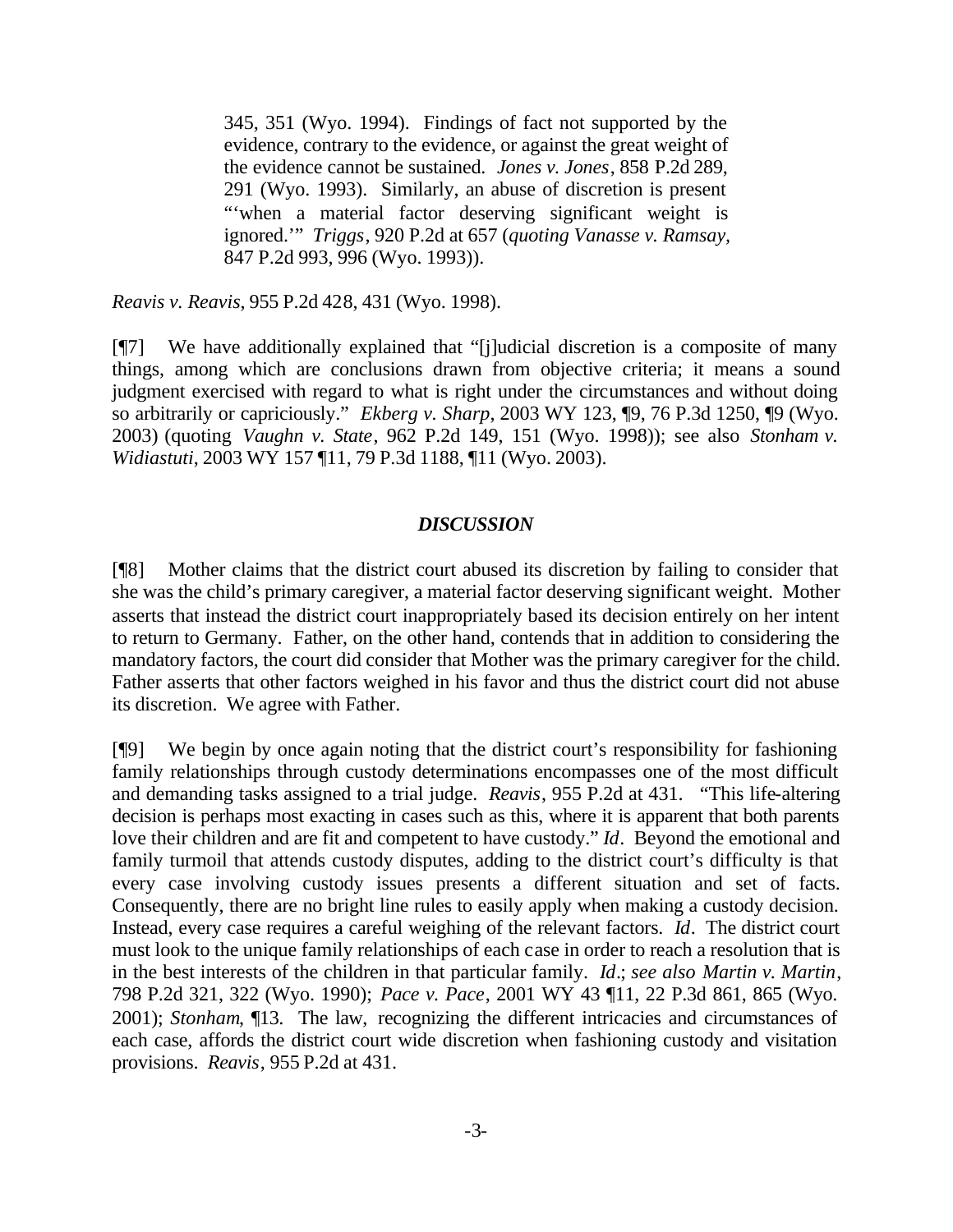[¶10] When exercising its wide discretion in this area, the ultimate goal for the district court is a reasonable balance of the rights and affections of each parent, with paramount consideration being given to the welfare and needs of the children. *Stonham*, ¶13 (quoting *Pace*, 22 P.3d at 865). In making its custody determination the district court is charged with the following:

> (a) In granting a divorce, separation or annulment of a marriage or upon the establishment of paternity pursuant to W.S. 14-2- 101 through 14-2-120, the court may make by decree or order any disposition of the children that appears most expedient and in the best interests of the children. In determining the best interests of the child, the court shall consider, but is not limited to, the following factors:

(i) The quality of the relationship each child has with each parent;

(ii) The ability of each parent to provide adequate care for each child throughout each period of responsibility, including arranging for each child's care by others as needed;

(iii) The relative competency and fitness of each parent;

(iv) Each parent's willingness to accept all responsibilities of parenting including a willingness to accept care for each child at specified times and to relinquish care to the other parent at specified times;

(v) How the parents and each child can best maintain and strengthen a relationship with each other;

(vi) How the parents and each child interact and communicate with each other and how such interaction and communication may be improved;

(vii) The ability and willingness of each parent to allow the other to provide care without intrusion, respect the other parent's rights and responsibilities, including the right to privacy;

(viii) Geographic distance between the parents' residences;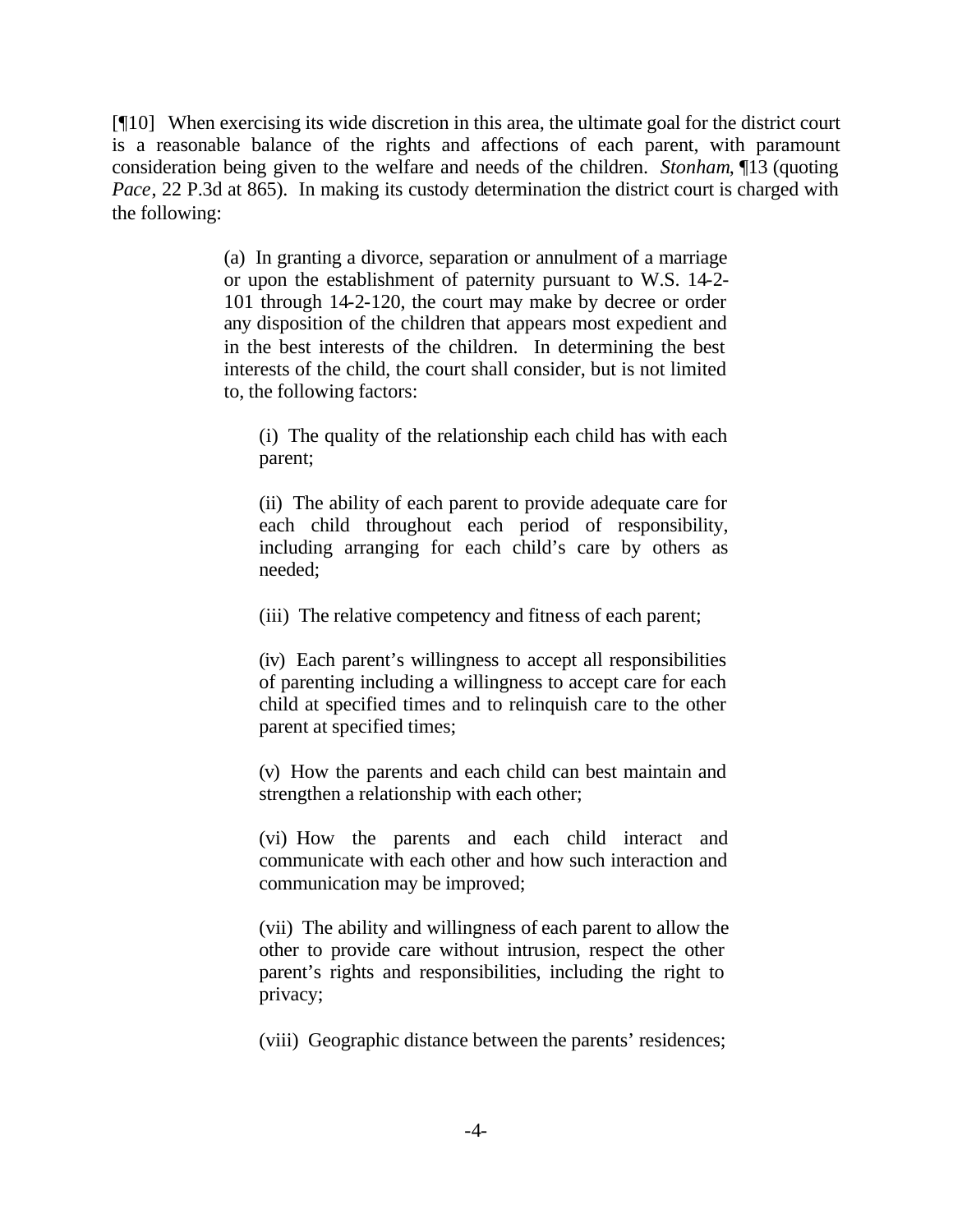(ix) The current physical and mental ability of each parent to care for each child;

(x) Any other factors the court deems necessary and relevant.

Wyo. Stat. Ann. § 20-2-201 (LexisNexis 2001). Guided by these mandatory statutory factors and any other that the court deems relevant, the district court must fashion a custody award. Depending on the case, different factors will present a greater need for emphasis. Additionally "a process of this kind could readily swing the balance toward one party despite there being a material factor in favor of the other party." *Produit v. Produit*, 2001 WY 123 ¶22, 35 P.3d 1240, ¶22 (Wyo. 2001). The one constant however is that the resolution must be in the best interests of the children in that particular family. *Stonham*, ¶14. We therefore must determine whether in this case the district court weighed the relevant factors to determine what was in the best interests of this child.

[¶11] When determining whether the district court weighed all the relevant factors, we must rely on the district court's articulation of the factors it considered and how those factors support its conclusions. *Reavis*, 955 P.2d 431-32. Because the district court is relying on its discretionary power, the district court should place on the record the circumstances and factors that were crucial to its determination, as well as its reasoning. That way, counsel and the reviewing court will know and be in a position to evaluate the soundness of the district court's decision. *Fergusson v. Fergusson*, 2002 WY 66, ¶15, 45 P.3d 641, ¶15 (Wyo. 2002). We have repeatedly implored trial courts to place such information on the record so that we may conduct a meaningful review. We continue to strongly encourage and desire such findings. Certainly such findings would have been enormously helpful in our review of this case because the decision letter provided a somewhat sparse explanation of the district court's reasoning.

[¶12] Nevertheless, unless requested, district courts are not required to make specific findings for each statutory factor if "consideration is reflected in the proceeding transcripts, by opinion letter, or as findings in the written order." *Id*. at ¶16 (quoting *Produit*, ¶12). Therefore, "consistent with *Produit*, we may look to the trial transcripts to determine whether the court's considerations are adequately set forth and comply with § 20-2-201(a)." *Fergusson*, ¶17. Several indications in the transcript, combined with the district court's statements in its decision letter, convince us that the necessary factors were considered and appropriately weighed.

[¶13] Mother asserts that the district court failed to consider that she was the primary caregiver. In its decision letter, the district court stated: "Because of the father's employment, the mother became the primary caretaker of the child. However, this case shows evidence of two good parents and primary custody with either parent is likely to create no issues of abuse or neglect. . . . Both parties love and care for the child." As can be seen, the district court was well aware of Mother's status as the primary caregiver. However,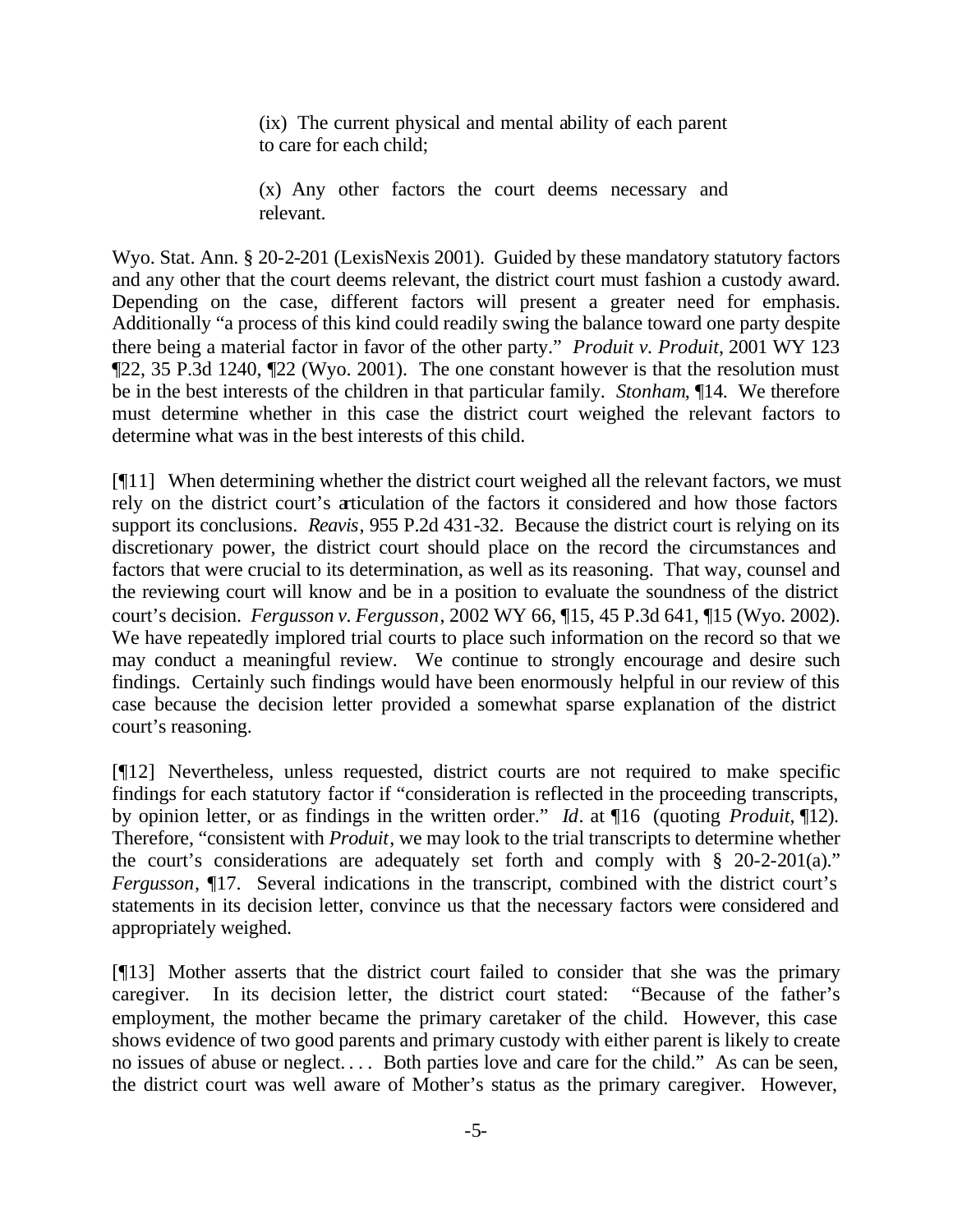Wyoming statute requires that the district court consider other factors in determining the best interest of the child.

[¶14] In *Raymond v. Raymond*, 956 P.2d 329, 332 (Wyo. 1998), we acknowledged that the other factors can, in some circumstances, outweigh placing custody with the primary caregiver. "Although the trial court considered the wife's role as a primary caregiver in determining what was in the best interests of the child, the other factors which were considered by the trial court ultimately weighed in the husband's favor; i.e., the husband's willingness to get help through counseling to improve his parenting abilities, the emotional stability he could offer the child, and the likelihood that he would promote an ongoing relationship between the child and the wife." *Id.* Thus, while primary caregiver status is a weighty consideration, it is not in all cases ultimately determinative. Rather, the primary caregiver is another factor among the many that the district court considers. Other factors may outweigh the primary caregiver status.

[¶15] Mother asserts that geographic distance was the only other factor considered by the district court. The record and the district court's decision letter do reflect that geographic distance was of eminent concern, but the transcript shows that other factors were also present. It generally appears that Wyo. Stat. Ann.  $\S 20-2-201(a)(i)$ , (ii), (iii) and (vi) weighed in neither party's favor. Each parent had a good relationship with the child, and there was testimony that each parent could provide care to the child including arranging care for the child through others.  $\hat{\S}$  20-2-201(a)(i) and (ii). It also appears that each parent was equally competent and fit to have custody of the child.  $\S 20-2-201(a)(iii)$ . It also seems that each parent interacted and communicated with the child equally well. § 20-2-201(a)(vi).

[ $[$ [16] The transcript indicates that § 20-2-201(a)(iv) presented some element of consideration. This subsection requires that the court consider each parent's willingness to accept all responsibilities of parenting including a willingness to relinquish care of the child to the other parent at specified times. The evidence showed that Mother reduced the amount of time that the child was available to the Pahl family after Father filed the divorce action. Also related through testimony was an incident where Father sought to take the child on a five-day camping trip with his family. Mother would only consent to a three-day trip for the child. When the child was not returned as Mother required, Mother drove to the Pahl family campsite and took the child from the family's camper refusing to wait until Father could return to the campsite before leaving.

[¶17] Sometime later Mother consented to a longer trip, but Mother stated that she only consented to a later longer trip because if she did not Father "probably would have insisted on his rights again." Mother further admitted that it was a source of irritation to her that Father insisted on his visitation rights. Mother also seemed to struggle with the idea of Father having lengthy visitation time. Moreover, Mother felt that the child, only two years old, could understand and decide when and where he wanted to go when faced with a choice, and she therefore declined to arrange a specific visitation schedule pending the district court's decision. These incidents combined to cause Father concern that Mother would not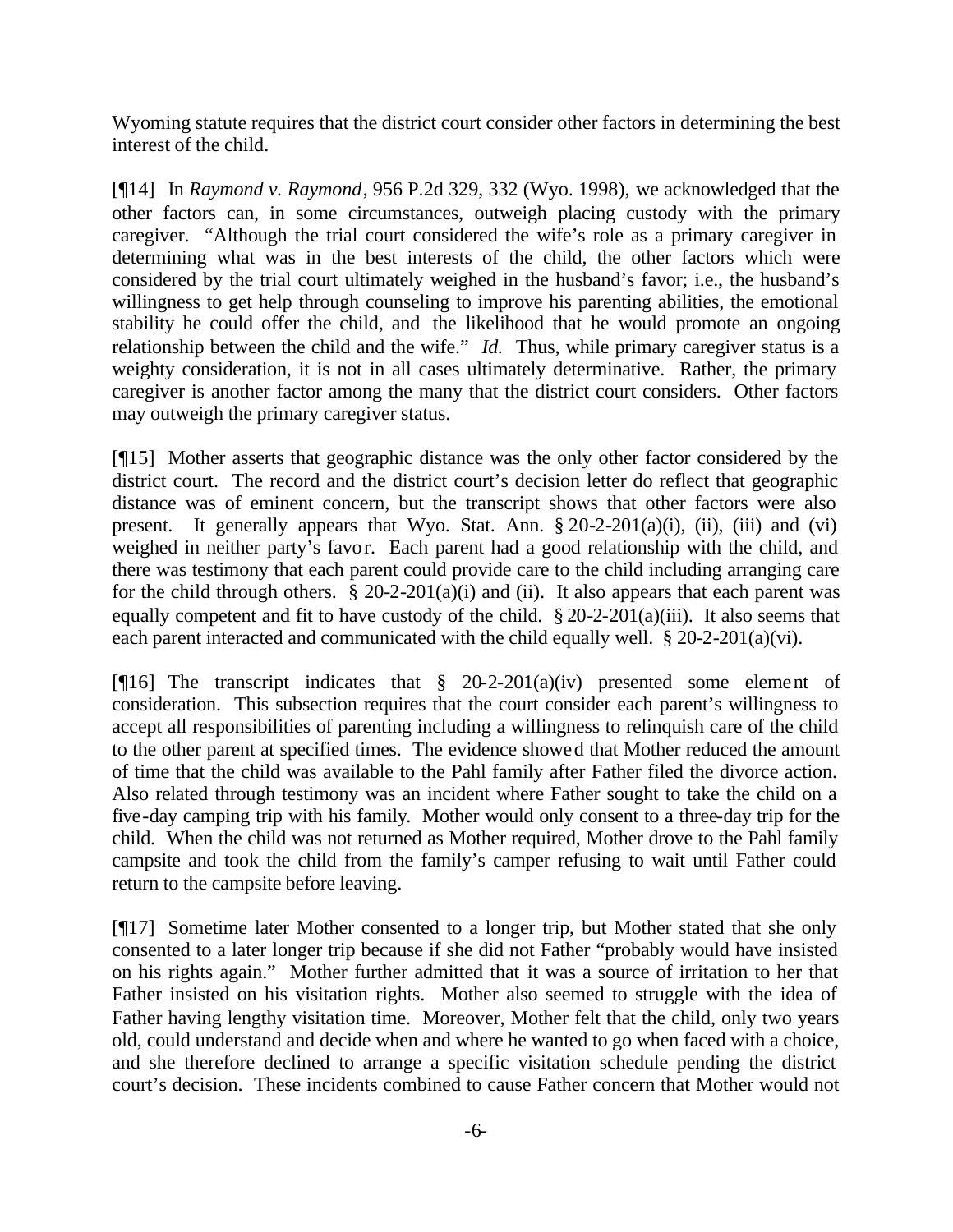safeguard his relationship with the child. On the other hand, Father appeared to respect the time Mother spent with the child. Father also proposed that if he were given custody Mother could have visitation on any days that he worked in addition to her other visitation time. Based on this testimony the district court could reasonably conclude that Father would be more likely and willing to relinquish care of the child at specified times and could reasonably weigh this factor in Father's favor.

[¶18] It is also clear that the court considered how each parent could best maintain and strengthen a relationship with the child.  $\S 20-2-201(a)(v)$ . In its decision letter the court stated:

> With the parties having moved to the United States and having conceived a child here, it seems to the court that the likelihood of each party having a bonded relationship with this child will be best served by awarding primary custody to the father. For another thing, the mother is able to speak both German and English and father is unable to speak German. This gives the mother the advantage in ease of exercising visitation as she speaks perfect English and can maneuver between Germany and the United States with ease while father would be handicapped in Germany. Another item is the ability of the mother to obtain employment in the United States and the near impossibility of the father to obtain employment in Germany. Also, the father testified that the mother informed him that if he were to obtain primary custody, she would remain in the United States, but in another city, possibly Casper, in order to exercise visitation and to continue with the mother-child bond.

Mother proposed that if she were given custody the child would be returned to the United States for two in-person visits per year with Father. Considering how much Father currently saw the child this was hardly routine visitation. The district court could therefore reasonably conclude that each parent could best maintain and strengthen a relationship with the child if the child were in Father's primary custody.

[¶19] Based on the transcript we can also see that the district court considered the ability and willingness of each parent to allow the other to provide care without intrusion and respect the other parent's rights and responsibilities. § 20-2-201(a)(vii). While there was not a great deal of evidence on this point, the evidence that was presented showed that Mother demonstrated some inability to permit Father to provide care without her intrusion. For example, testimony showed that Father knew and followed the child's bedtime routine. Yet, when Father put the child to bed, Mother felt the need to get the child back up to again brush his teeth and wash his hands. Mother insisted that the child be home by 7:00 when he was with Father and would call at that time or go pick up the child. However, the 7:00 curfew did not always apply when the child was with Mother. Testimony also showed that when the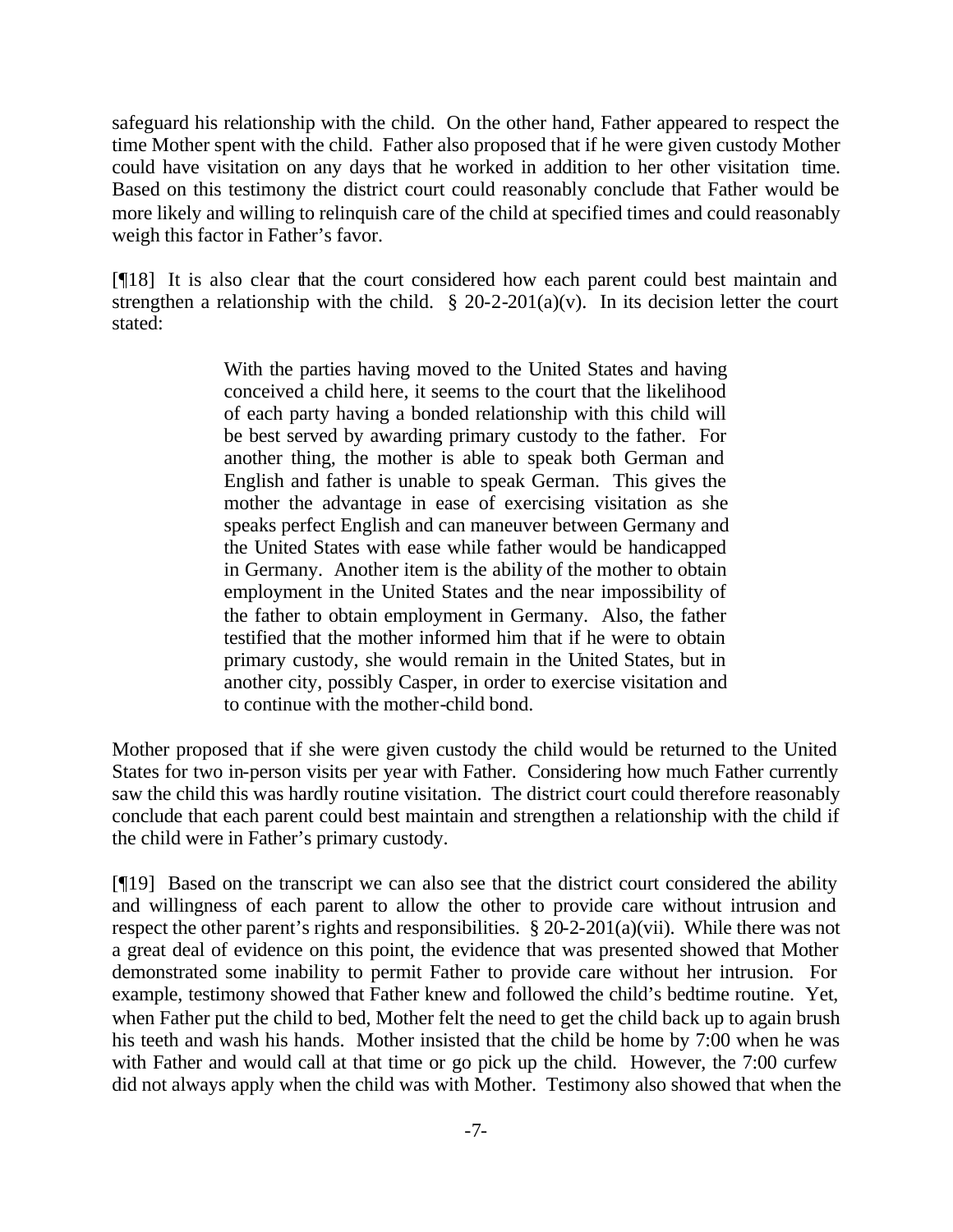child was on the aforementioned longer Pahl family trip, Mother insisted on calling the child twice a day. The district court is in the best position to evaluate the witnesses and their demeanor when testifying; and we thus conclude that, based on the above evidence, the district court could reasonably find that this factor also weighed in Father's favor.

[¶20] Finally, it is clear that geographic distance was at the heart of the district court's decision. In its decision letter the district court stated: "Since the court must decide this based upon the best interest of the child, I will find that the decision of the mother to return to Germany and to permanently place so much distance between the child and the father, is not in the best interest of the child." There is no doubt that there is a great distance between Germany and Wright. The round-trip airfare would be costly; the round trip lengthy. These considerations are important because reasonable visitation for the noncustodial parent must be available. *Watt v. Watt*, 971 P.2d 608, 614 (Wyo. 1999); *Love v. Love*, 851 P.2d 1283, 1288-89 (Wyo. 1993). Additionally, the chances of both parents having a meaningful relationship with the child may rest on how often that parent can exercise visitation.

[¶21] The recent *Stonham* case addressed similar international custody issues. In *Stonham*, the mother, an Indonesian woman, was awarded sole custody of the couple's two children despite the fact that she intended to return to Indonesia following the divorce. On appeal we held that the district court did not abuse its discretion when making this custody award. *Stonham*,  $\sqrt{32}$ . In doing so, we in part reasoned that each case requires the trial court to carefully weigh the relevant factors while looking to the uniqueness of each situation. ¶14. The particular facts of *Stonham* showed that the mother was the primary caregiver for the children and planned to return to Indonesia following the divorce. Additionally weighing in the mother's favor as primary custodian was evidence that the mother was emotionally better equipped to care for the children and she had the support of a stable, supportive, and loving family in Indonesia. Weighing against the father was the fact that he was unable to maintain stable and long-term relationships, and he had little or no respect for mother. ¶17. The evidence also indicated that the father had stormy relationships with his own family, and he presented a moderate risk of verbal and emotional abuse to the child. ¶¶18,19.

[¶22] While the international element of *Stonham* is similar to the case now before us, the other facts and circumstances are not. *Stonham* did show that we are willing to uphold a custody award where the primary custodian intends an international move, but the basic message from that case is similar to the message from all our cases involving custody issues: the district court must weigh *all* the relevant factors and make a custody determination in the best interests of that individual child. Cases involving child custody when one party seeks to move abroad are, like all custody cases, fact sensitive. Therefore, it would be foolish to attempt to define a bright line test for their determination. Instead, we must decide whether the district court weighed all the relevant factors in each particular case.

[¶23] In the course of *Stonham* we also acknowledged that the international element of that case complicated the matter. We then noted that we have not had a prior occasion to address such a case as that but noted that others had. *Stonham*, n.8 (citing Caroll J. Miller,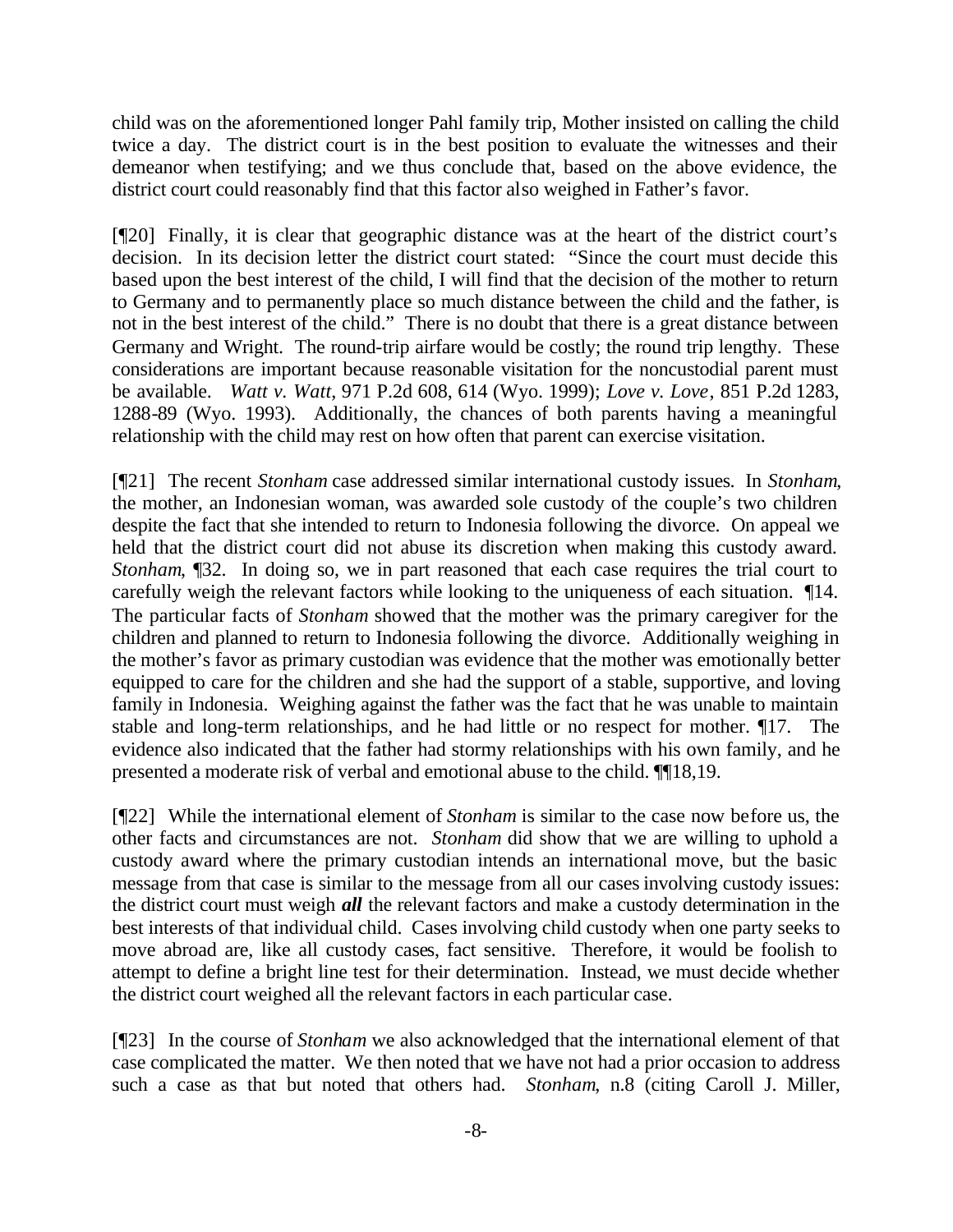Annotation, *Court-Authorized Permanent or Temporary Removal of Child by Parent to Foreign Country*, 30 A.L.R.4<sup>th</sup> 548 (1984 & 2002 Supp.) and M. David LeBrun, Annotation, *Propriety of Awarding Custody of Child to Parent Residing or Intending to Reside in Foreign Country*, 20 A.L.R.4<sup>th</sup> 677 (1983 & 2002 Supp)). Those compiled cases "illustrate" the competing benefits and limitations in awarding or denying custody to a foreign parent." *Stonham*, n.8. Many of those cases present a compelling argument for awarding primary custody to the parent who will be remaining in the United States. However, others show how a court can reasonably award custody to the moving parent. "Despite the factual differences in these cases, there is one common analytical thread in virtually every case: the best interest of the child is paramount in any award of custody and visitation, and the trial court has a large measure of discretion in making that award." *Id*.

[¶24] In *Resor v. Resor*, 987 P.2d 146 (Wyo. 1999) we also addressed the issue of a primary custodian who intended to move following the divorce. We held that the district court did not abuse its discretion in allowing the mother custody even though she intended to move to Seattle, Washington. We said that our decisions precluded the court from keeping the mother from giving up her plans to relocate with the children. *Id*. at 150. We further stated: "It is unrealistic to assume that divorced parents will remain in the same location after dissolution of the marriage or to exert pressure on them to do so." *Id*. at 151. However, the differences between Germany and Seattle are significant. Importantly, the court is required to take geographic distance into consideration when making its initial custody determination. "Geographical relocation does not make a parent who has cared for the children less capable of maintaining parental responsibilities and obligations." *Id*. at 152. Nevertheless, it does bear on the ability of both parents to enjoy a meaningful relationship with their child. In this instance, the child's move to Germany would significantly impact Father's right of visitation. Although Mother proposed two in-person visits per year, the proposal was that she pay for the child to return to the United States for the summer for visitation with Father. However, Father would have to pay for the child's return to Germany and any other visitation Father desired in Germany. Mother admitted that Father did not have a lot of additional income to take other trips to Germany. The district court could accordingly conclude that even if liberal visitation were awarded, given Father's inability to speak German and unlikelihood of finding a job in Germany, Father may not have been able to exercise regular visitation.

[¶25] Consequently, this factor weighed heavily in Father's favor, especially considering that Mother stated that she would not move to Germany if Father were granted primary custody. We thus cannot conclude that the district court abused its discretion. The district court weighed the relevant evidence and determined that primary custody with Father was in the child's best interests. Although Mother was in fact the primary caregiver, the trial court was well within its discretion to decide that, on the whole, Mother's difficulty in relinquishing care to Father, trouble allowing Father to have time with the child without interference, and her planned move to Germany, combined with Father's stable work schedule, abilities, and willingness to share the child with Mother ultimately weighed in Father's favor.